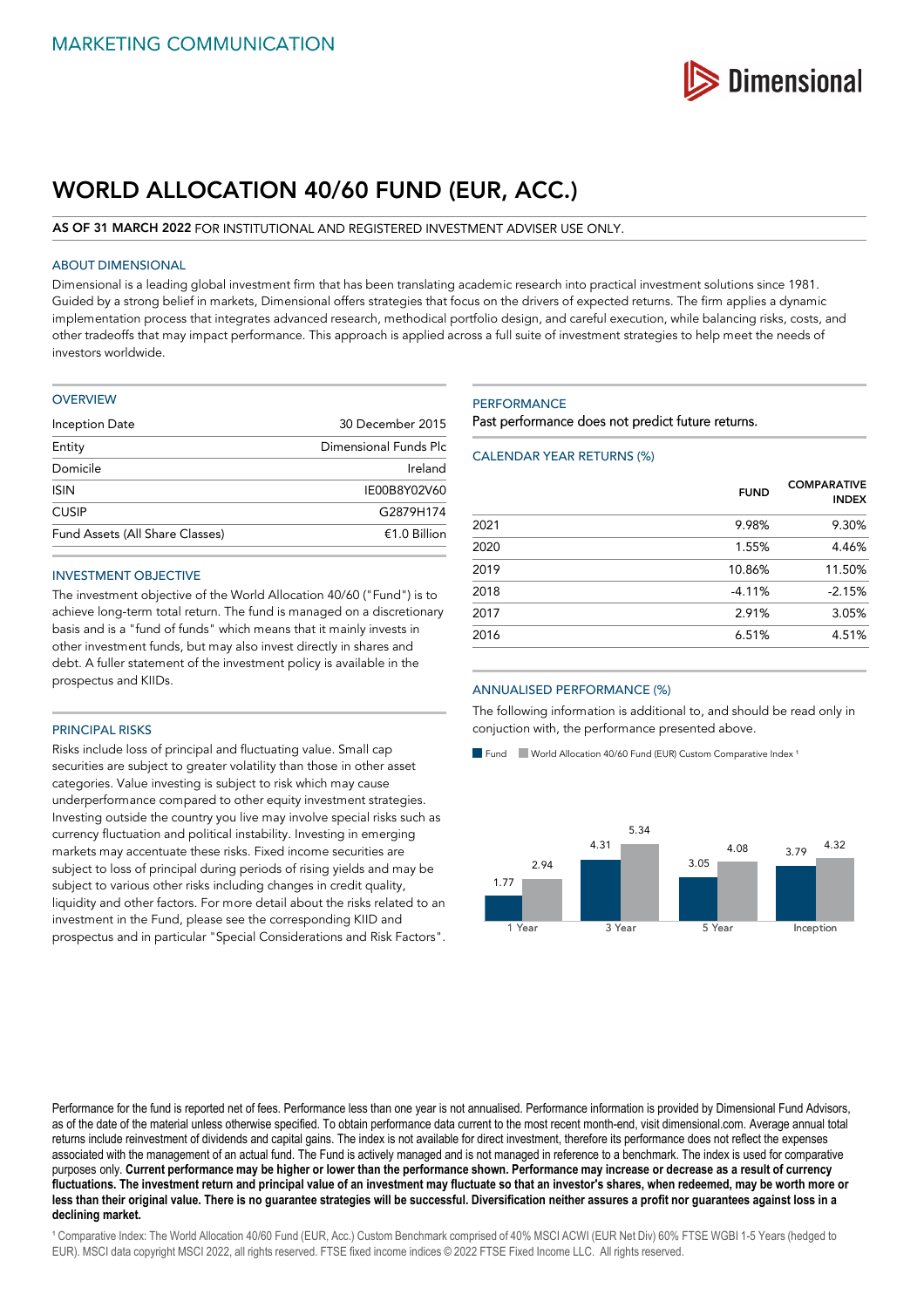# EQUITY CHARACTERISTICS

| Number of Holdings             | 15.142   |
|--------------------------------|----------|
| % in Top 10 Holdings           | 9.32     |
| Wtd. Avg. Mkt. Cap. (Millions) | €197.594 |
| Price-to-Book                  | 2.04     |
|                                |          |

# FIXED INCOME CHARACTERISTICS

| Number of Holdings       | 1.133 |
|--------------------------|-------|
| Average Maturity (Years) | 3.21  |
| Yield to Maturity        | 1.77% |
| Average Duration (Years) | 3.05  |

# **CHARGES**

| Annual Management Charge  | 0.26% |
|---------------------------|-------|
| Ongoing Charges Figure ** | 0.32% |

The ongoing charges figure shown here is an annualised estimate of the charges as there has been a reasonably significant difference to the last reported ongoing charges figure. The Fund's annual report for each financial year will include detail on the exact charges made. It excludes portfolio transaction costs and performance fees, if any. \*\* As at 1 April 2022